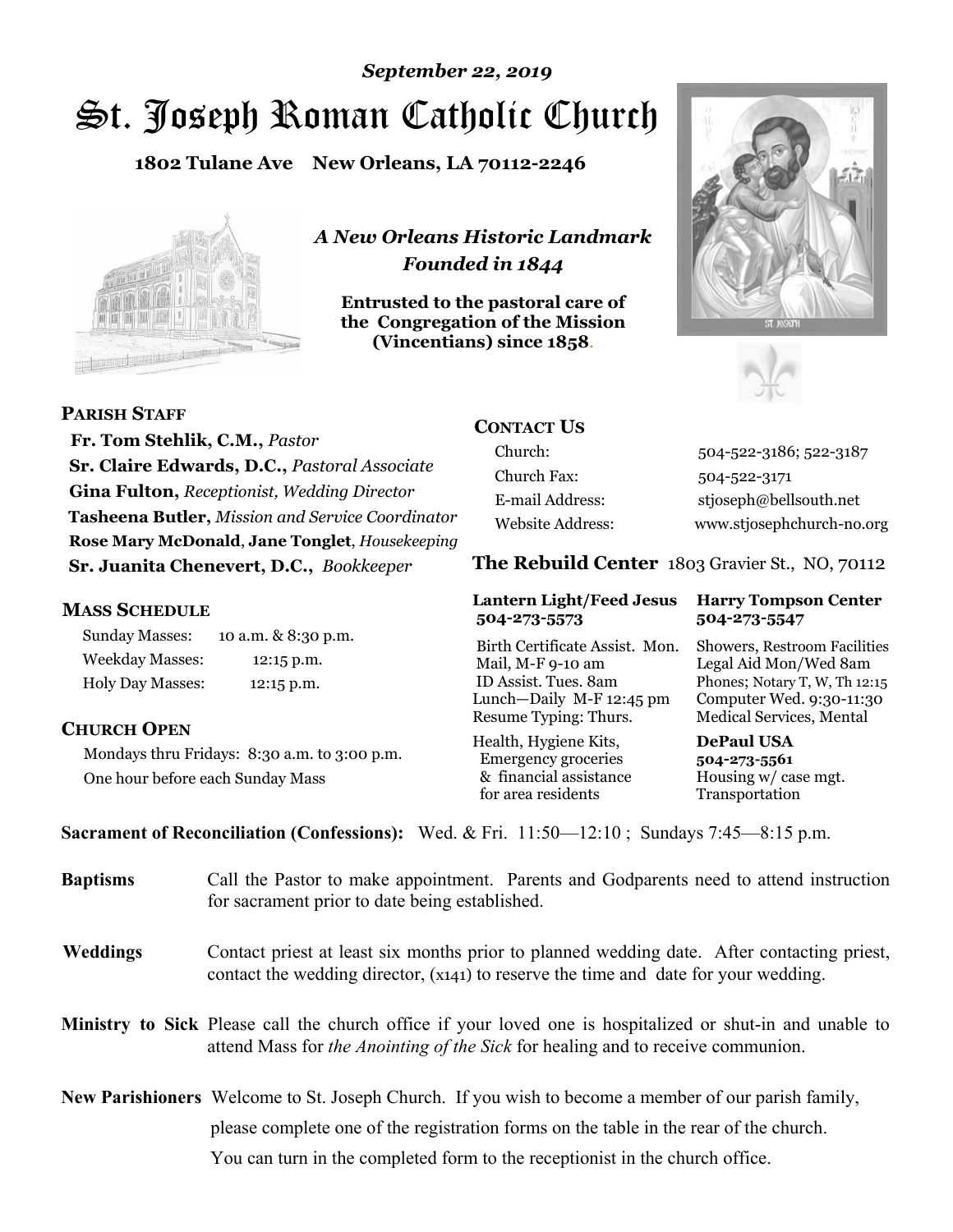# **Twenty-fifth Sunday in Ordinary Time September 22, 2019**



**10:00 am Clarence Schlamp +; Gina Fulton; BJ Stewart, Jr. +; Dr. Joseph Moerschbaecher; Brad D' Alfonso 8:30 pm** *St. Joseph Parishioners and Benefactors*

| Monday, September 23, 2019-St. Pius of Pietrelcina                                                         | <b>READINGS FOR THE WEEK</b>                                   |
|------------------------------------------------------------------------------------------------------------|----------------------------------------------------------------|
| 12:15 p.m. Dylan Honeman; Dr. Joseph Moerschbaecher                                                        | Sept. 22, One in Faith #1109<br>Sunday,                        |
| Tuesday, September 24, 2019-                                                                               | Monday: 1 Tm 2:1-8; Ps 28:2-9; Lk 7:1-10                       |
| 12:15 p.m. James & Anna Best; Dr. Joseph M.                                                                | Tuesday: 1 Tm 3:1-13; Ps 101:1-6; Lk 7:11-17                   |
| Wednesday, September 25, 2019—                                                                             | Wed.: 1 Tm 3:14-16; Ps 111:1-6; Lk 7:31-35                     |
| 12:15 p.m. Madeline von Almen; Dr. Joseph M.                                                               | Thurs.: 1 Tm 4:12-16; Ps 111:7-10; Lk 7:36-50                  |
| Thursday, September 26, 2019—Ss. Cosmas & Damian                                                           | Friday: 1 Tm 6:2-12; Ps 49:6-20; Lk 8:1-3                      |
| 12:15 p.m. Marshall Vaughn +; Dr. Joseph M. Betty Saltzman                                                 | Saturday.: Eph 4:1-13; Ps 19:2-5; Mt 9:9-13                    |
| Friday, September 27, 2019—St. Vincent de Paul<br>12:15p.m. BJ Stewart, Jr. +; Jessie Balan; Dr. Joseph M. | Sunday: Am 8:4-7; Ps 113:1-2, 4-8;<br>$1$ Tm 2:1-8; Lk 16:1-13 |

#### **YOUR PRAYERS ARE ASKED FOR THE FOLLOWING PARISHIONERS , WHO ARE IN NEED OF HEALING:**

 Dorothy Alexander, Anthony Blaise, Clarke Bordelon, Lawrence & Mamie Brown, Cheryl Butler, Angelle Campbell; John Caron, John & Kathleen Gebbia, Sylvia Daily-Powell, Joseph Delay, Bernardine Dupre, Terry Eggleston, Linda Elwood, Heather Faircloth, Frances Fiegler, Darrell & Ramona Ford, Donald Frazier, Mark Eiserloh, Shirley Gaither, Roselyn Hansen, Sarah Hollier-Watkins, Marvin Johnston, Jim Karam, Bill Kroetz, Ken Kussman, Nowell Lacking, Landy Lanza, James Leung, Andrew Marino, Sara Marino, Priscilla Martin, Karen McCoy, Hazel McMiller, Donna Moore, Susan Orkus; Tina Roderfeld, Irelia Robinson; Bernie Saul; Pippy Sanders, Anita Schexnayder; Louise Sonnier, Mel & Gaspar Schiro; Theard Simms, Fr. Tom Stehlik, CM, Malcolm Taylor, Jane Tonglet, Fritz & George Tripkovich, Georgiana Prevost, Marion Vaughn, Juanita Ware, Cathleen Ward, Warren Webster, Helen Wilson, Mary Willis, Lynn Williams,Charlie & JoAnn Slocum.

#### **SANCTUARY CANDLE AND MASS INTENTIONS**

 The Sanctuary Candle is burning this week to pray for the eternal rest of **Gwendolyn Rollins and Ernest Foucha.** To reserve a date to burn the Sanctuary Candle in memory of someone or for a special intention, please call the church office (522-3186). The Sanctuary Candle offering is \$15 for one week. The offering for Mass intentions is \$5.00 per Mass.

### **Feast of St. Vincent de Paul**

# **Fruits of apostolic labor**

To both begin well and to succeed, you must act in the spirit of our Lord, Jesus. Unite your actions to his and dedicate them to his greater glory, to give them a totally noble and divine purpose. In this way, God will shower all manner of blessings upon you and your work. You may not live to see them, at least not in their full extent, since God for good reasons hides from his servants the fruit of their labor. Nevertheless, he causes them to be effective. A farmer has to work many hours before seeing the fruit of his work, and sometimes he sees nothing of the abundant harvest his sowing has brought about. This same thing happened to



Saint Francis Xavier. In his lifetime he never saw the results of his work, nor the great development which the holy works had produced after his death, nor the marvelous progress of the missions he had begun. This consideration ought to keep your heart at peace, and strongly centered in God, in the confidence that all will be well, despite everything you may see to the contrary.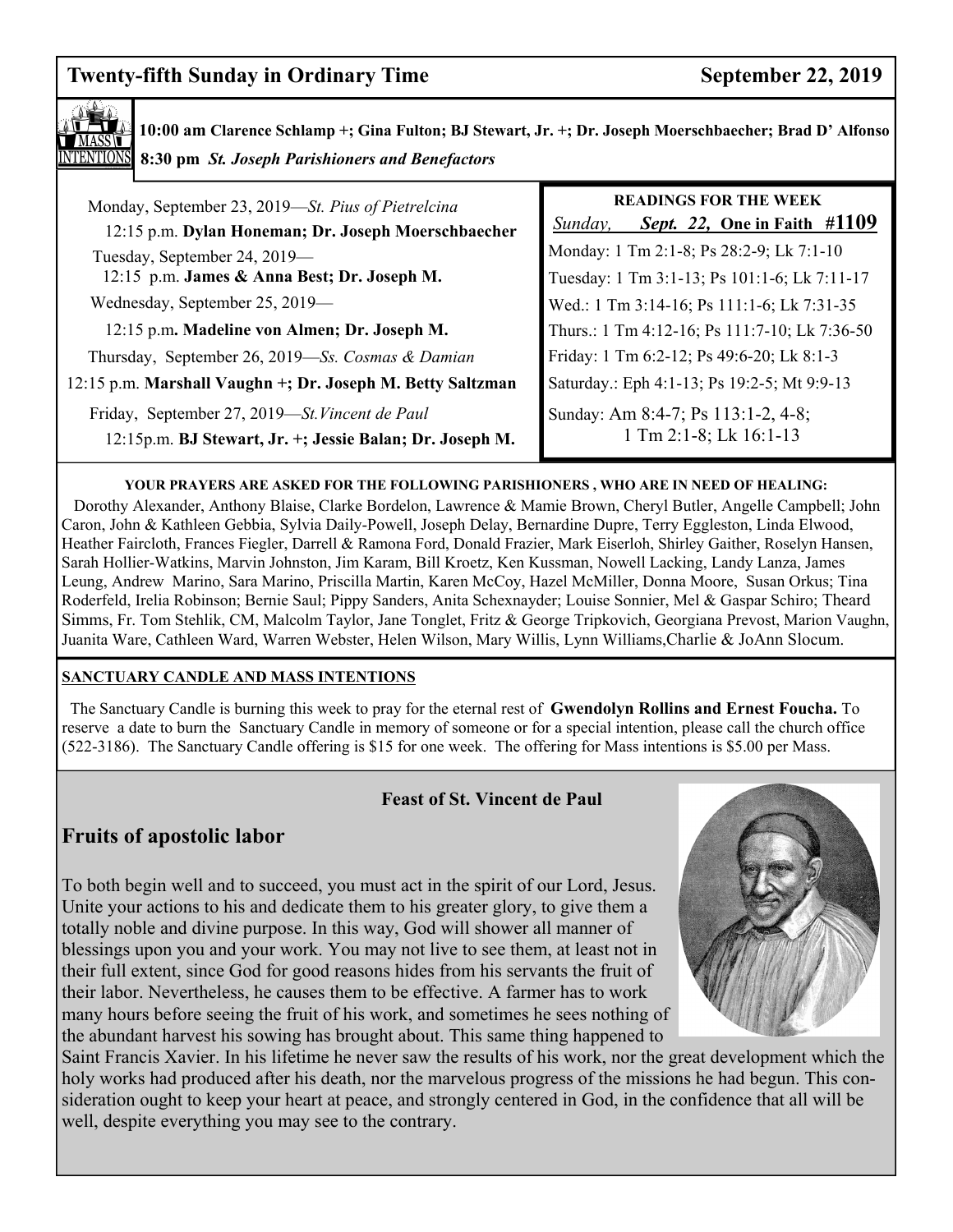Fill us with your kindness, that we may shout for joy and gladness all our days. *— Psalm 90:14*

| <b>PARISH CALENDAR</b>                                                              | <b>TREASURE &amp; STEWARDSHIP</b>                                      |
|-------------------------------------------------------------------------------------|------------------------------------------------------------------------|
| 29 Sept. Sunday Mass in celebration of St. Vincent de Paul (10 am)                  | Sunday, Sept. 15 \$4,767.00                                            |
| Children's Liturgy of the Word $(10 \text{ am}/8:30 \text{ pm})$<br>22 Sept. Sunday | Catholic Commun. Campaign\$ 1,028.00<br>Thank you for your generosity! |

**Feast of St. Vincent de Paul** - founder of the Daughters of Charity, Vincentian Priests, and many lay organizations, we celebrate the Patron of Charity on Sunday, September 29 at 10:00 am, the Sunday nearest his feast on the calendar of Saints. After Mass a celebration with food will be held at the Rebuild Center, weather permitting.

**RCIA-Christian Initiation of Adults**– Sessions beginning in August for Adults 17+ who have not been baptized or received the sacraments of Initiation in the Catholic Church (Baptism, Eucharist, Confirmation) This is a beautiful journey for people who have been away from the church, or are interested in studying or entering the church. Please speak with Fr. Tom, Tasheena Butler, or St. Clare Edwards if you are interested or call parish office for more information.

On Sunday, October 13, Archbishop Aymond will celebrate a Mass in St. Louis Cathedral at 11 a.m. for the **victims and survivors of violence.** If you would like to remember a loved one in this Mass, please call 504.866.2906 or send information to mfl@arch-no.org (ministry of family life).



Ξ

# **Pope Francis'** *September* **Intention**

That politicians, scientists and economists work together to protect the world's seas and oceans.

Spend quality time enriching your marriage on the upcoming **Married Couples Retreat** at the newly renovated St Joseph Abbey's Christian Life Retreat Center in Covington. Register/Info: http://www.faithandmarriage.org/ or call (504) 830-3716

# **TODAY'S READINGS**

**First Reading** — The Lord never forgets the sins of those who take advantage of the poor (Amos 8:4-7).

**Psalm** — Praise the Lord who lifts up the poor (Ps. 113).

**Second Reading** — God our savior wills everyone to be saved (1 Timothy 2:1-8).

**Gospel** — The one who is trustworthy in small matters is also trustworthy in great ones (Luke 16:1-1)

# **GOD IS ON THE SIDE OF THE POOR**

 Two of today's readings make it quite clear that God is on the side of the poor. Amos describes in detail the exploitation of the poor and needy. The psalm repeats that God acts to benefit the poor and lowly. But Luke turns things upside down, telling a tale of a conflicted steward, about to be fired, who demonstrates his cleverness and is rewarded.

Like the community to whom Paul writes in Timothy, these readings are personal, directed to believers, members of the Jewish and Christian communities, who struggle to deal with personal choices about how to conduct their lives. They offer an outline for how God wishes us to live in a world as complicated and as challenging as our own.

### **CHARTER FOR THE PROTECTION OF CHILDREN AND YOUNG PEOPLE**

In response to the Charter for the Protection of Children and Young People from the United States Conference of Catholic Bishops, the Archdiocese of New Orleans continues to make the Hot Line available for anyone who has been hurt or sexually abused by anyone who works for the Church. The Hot Line continues to be available; the number is (504) 522-5019. In continuing our commitment to support and to heal, we invite and encourage individuals who have been hurt or sexually abused recently or in the past by clergy, religious or other employees of the Archdiocese to call our Hot Line and your message will be received confidentially by a mental health professional. Anyone can make a direct call during regular business hours to the Victims' Assistance Coordinator at (504) 861-6253.